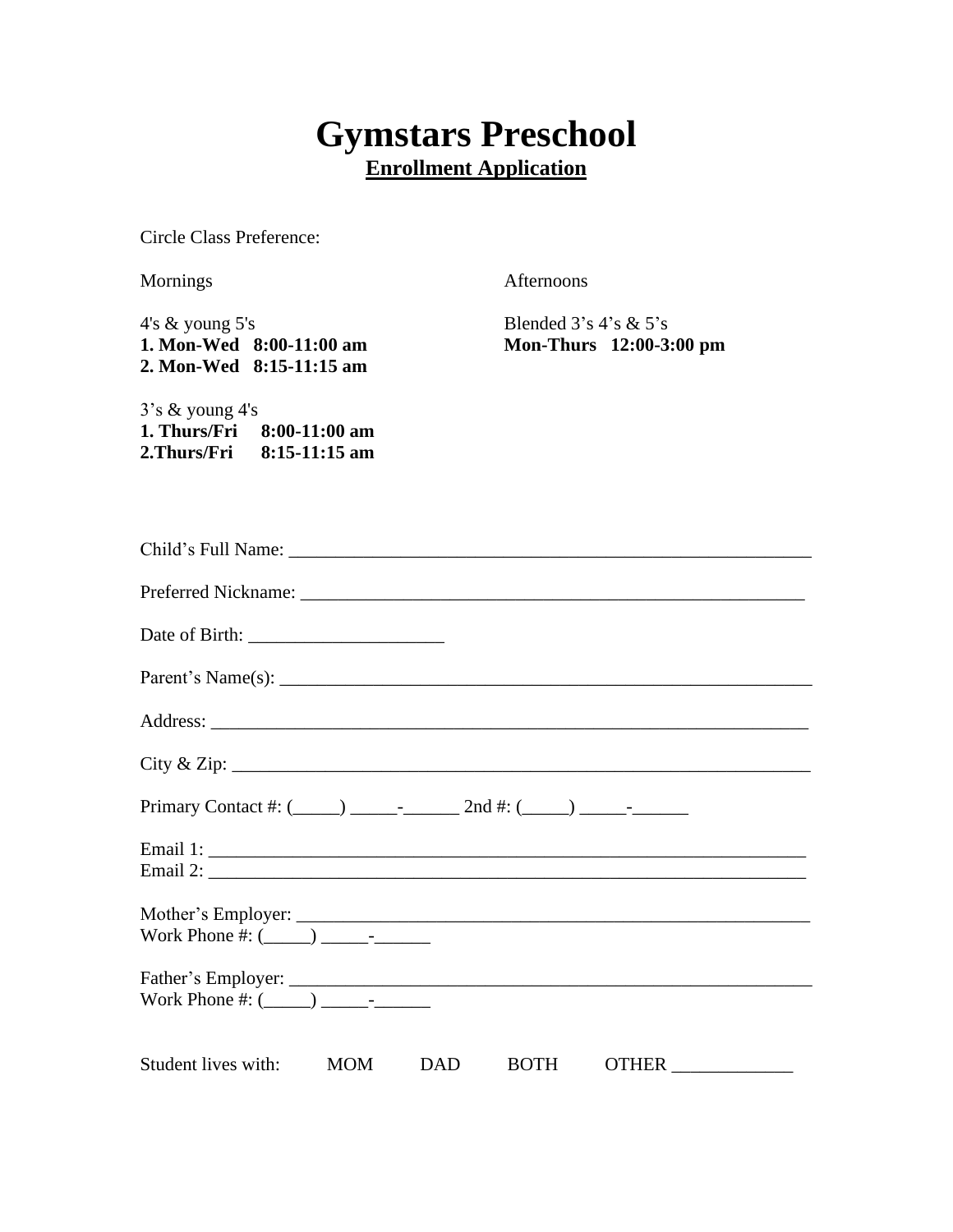| ***If Parent/Guardian cannot be reached, contact: |
|---------------------------------------------------|
|---------------------------------------------------|

|                                                                                                                                                                                                                                                                                                                                                                                                                                                                                                                                                                                                                                                                                                                                                                                                                                                                                                      | ***My child may be released to the following persons<br>(in addition to parents and emergency contacts) ***: |
|------------------------------------------------------------------------------------------------------------------------------------------------------------------------------------------------------------------------------------------------------------------------------------------------------------------------------------------------------------------------------------------------------------------------------------------------------------------------------------------------------------------------------------------------------------------------------------------------------------------------------------------------------------------------------------------------------------------------------------------------------------------------------------------------------------------------------------------------------------------------------------------------------|--------------------------------------------------------------------------------------------------------------|
| Name: $\frac{\text{Relative area: } \frac{1}{2} \cdot \text{P}(\frac{1}{2} \cdot \text{P}(\frac{1}{2} \cdot \text{P}(\frac{1}{2} \cdot \text{P}(\frac{1}{2} \cdot \text{P}(\frac{1}{2} \cdot \text{P}(\frac{1}{2} \cdot \text{P}(\frac{1}{2} \cdot \text{P}(\frac{1}{2} \cdot \text{P}(\frac{1}{2} \cdot \text{P}(\frac{1}{2} \cdot \text{P}(\frac{1}{2} \cdot \text{P}(\frac{1}{2} \cdot \text{P}(\frac{1}{2} \cdot \text{P}(\frac{1}{2} \cdot$<br>Name: $\frac{\text{Relative area: } \frac{1}{2} \cdot \text{P}(\frac{1}{2} \cdot \text{P}(\frac{1}{2} \cdot \text{P}(\frac{1}{2} \cdot \text{P}(\frac{1}{2} \cdot \text{P}(\frac{1}{2} \cdot \text{P}(\frac{1}{2} \cdot \text{P}(\frac{1}{2} \cdot \text{P}(\frac{1}{2} \cdot \text{P}(\frac{1}{2} \cdot \text{P}(\frac{1}{2} \cdot \text{P}(\frac{1}{2} \cdot \text{P}(\frac{1}{2} \cdot \text{P}(\frac{1}{2} \cdot \text{P}(\frac{1}{2} \cdot$ |                                                                                                              |
|                                                                                                                                                                                                                                                                                                                                                                                                                                                                                                                                                                                                                                                                                                                                                                                                                                                                                                      |                                                                                                              |
| Please list names and ages of siblings:                                                                                                                                                                                                                                                                                                                                                                                                                                                                                                                                                                                                                                                                                                                                                                                                                                                              |                                                                                                              |
| What are YOUR expectations regarding your child's preschool experience?                                                                                                                                                                                                                                                                                                                                                                                                                                                                                                                                                                                                                                                                                                                                                                                                                              |                                                                                                              |
|                                                                                                                                                                                                                                                                                                                                                                                                                                                                                                                                                                                                                                                                                                                                                                                                                                                                                                      |                                                                                                              |
|                                                                                                                                                                                                                                                                                                                                                                                                                                                                                                                                                                                                                                                                                                                                                                                                                                                                                                      |                                                                                                              |
|                                                                                                                                                                                                                                                                                                                                                                                                                                                                                                                                                                                                                                                                                                                                                                                                                                                                                                      |                                                                                                              |
| Does your child have allergies or chronic health problems? If so, please list.                                                                                                                                                                                                                                                                                                                                                                                                                                                                                                                                                                                                                                                                                                                                                                                                                       |                                                                                                              |
|                                                                                                                                                                                                                                                                                                                                                                                                                                                                                                                                                                                                                                                                                                                                                                                                                                                                                                      |                                                                                                              |
|                                                                                                                                                                                                                                                                                                                                                                                                                                                                                                                                                                                                                                                                                                                                                                                                                                                                                                      |                                                                                                              |
| Does your child experience any unusual fears? If so, please list.                                                                                                                                                                                                                                                                                                                                                                                                                                                                                                                                                                                                                                                                                                                                                                                                                                    |                                                                                                              |
|                                                                                                                                                                                                                                                                                                                                                                                                                                                                                                                                                                                                                                                                                                                                                                                                                                                                                                      |                                                                                                              |
| about your child:                                                                                                                                                                                                                                                                                                                                                                                                                                                                                                                                                                                                                                                                                                                                                                                                                                                                                    | *Please feel free to share additional information that you feel is important for us to know                  |
|                                                                                                                                                                                                                                                                                                                                                                                                                                                                                                                                                                                                                                                                                                                                                                                                                                                                                                      |                                                                                                              |
|                                                                                                                                                                                                                                                                                                                                                                                                                                                                                                                                                                                                                                                                                                                                                                                                                                                                                                      |                                                                                                              |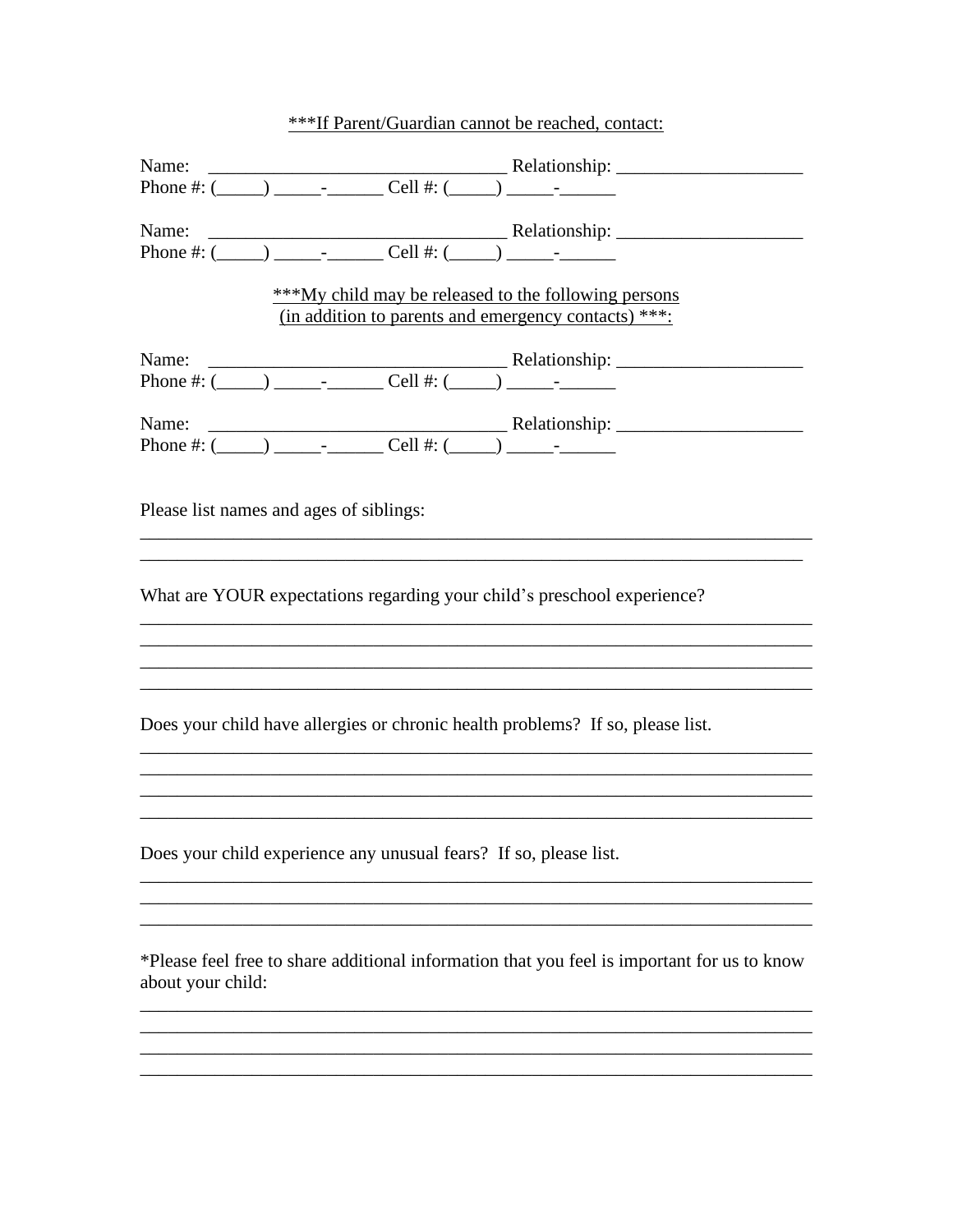**I have enrolled my child in a program of physical activity including but not limited to dance and exercise movements, basic tumbling skills and basic locomotor skills. I understand the inherent risks including injury may result in my child's participation in this activity. I assume the risk and I hereby affirm that my child is in good physical condition and does not suffer from any disability that would prevent or limit him/her from participation in this exercise program. I hereby agree that I, for myself, my children, adopted or otherwise, my heirs or executors, waive and release any and all rights and claims for damage that I may have at any time against GYMSTARS, Children's Fitness Programs LLC or their agents and representatives for any injury or damage in connection with my child's entry in activities sponsored by GYMSTARS, Children's Fitness Programs LLC. I hereby affirm that I have read and fully understand the above.**

| <b>Parent Signature</b> |  |
|-------------------------|--|
|                         |  |

# **GYMSTARS PRESCHOOL EMERGENCY CONSENT FORM**

If your child needs emergency medical care and you aren't available to give formal consent to medical authorities, care may be unnecessarily delayed. To protect your child, please complete the following information. In the event of a medical emergency, this form will accompany your child to the hospital/clinic so that medical treatment can be rendered.

I hereby authorize GYMSTARS, LLC staff to give consent for all medical and/or surgical treatment that may be required for my child during my absence.

|                                                                                  |  | Child's Name   Date of Birth   Chronic Illness | Allergies | Last DPT | Medications |
|----------------------------------------------------------------------------------|--|------------------------------------------------|-----------|----------|-------------|
|                                                                                  |  |                                                |           |          |             |
|                                                                                  |  |                                                |           |          |             |
|                                                                                  |  |                                                |           |          |             |
|                                                                                  |  |                                                |           |          |             |
|                                                                                  |  |                                                |           |          |             |
| Member #: ______________________________Group #: _______________________________ |  |                                                |           |          |             |
|                                                                                  |  |                                                |           |          |             |
|                                                                                  |  |                                                |           |          |             |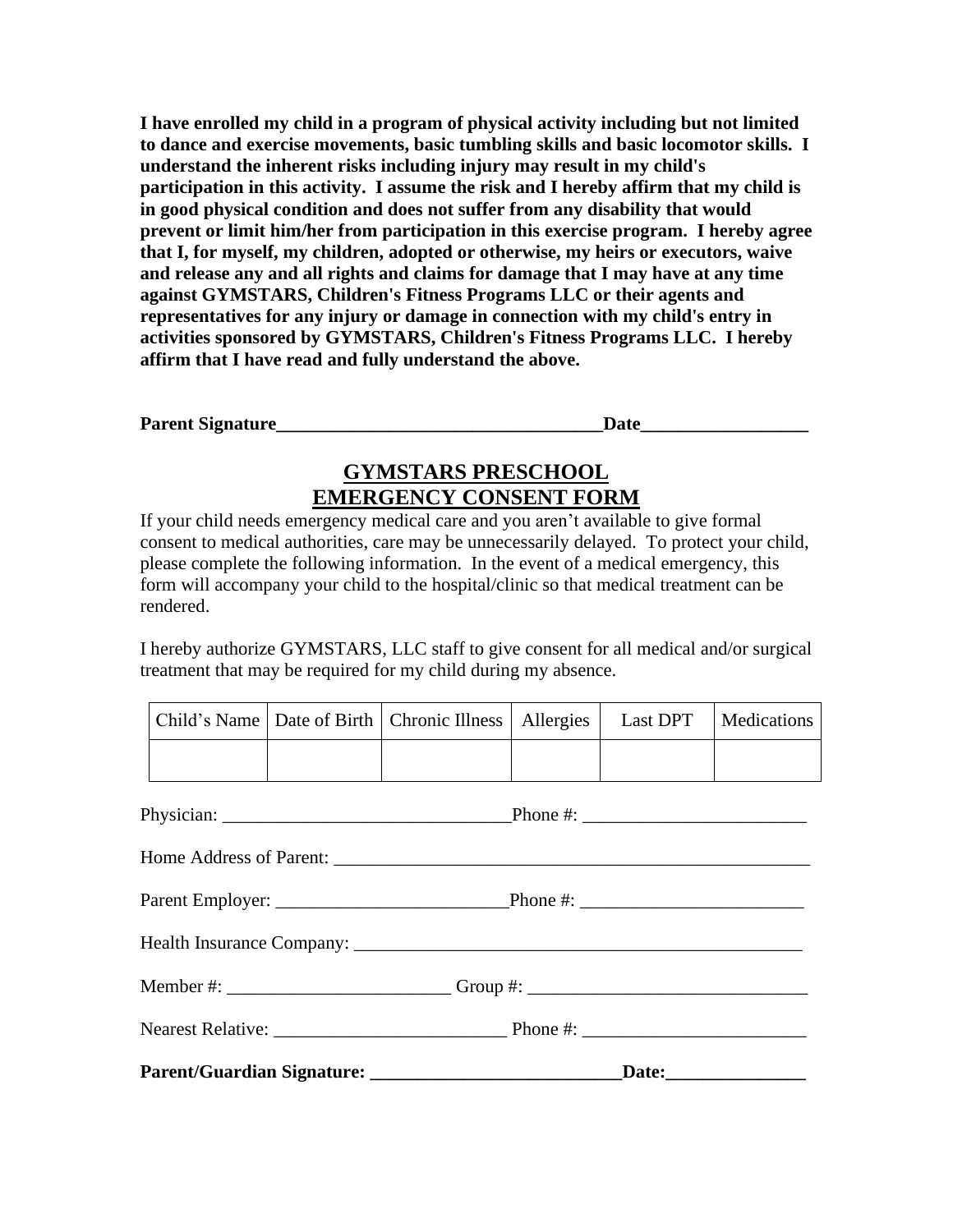# **GYMSTARS PRESCHOOL FINANCIAL AGREEMENT FORM**

Student:

## **FEES:**

Registration fees are required to hold a child's place and are **NON-REFUNDABLE**.

- $\Box$  \$100.00 registration fee for all students each school year
- $\Box$  \$50.00 supply fee due with your first tuition installment.

## **TUITION:**

### **Tuition rate is per child and on a 9 month basis starting Sept 1 st .**

- $\Box$  2 days per week …………. \$1800.00 per year payable in 9 payments (Sept-May) of \$200.00/month
- □ 3 days per week ……………… \$2115.00 per year payable in 9 payments (Sept-May) of \$235.00/month
- $\Box$  4 days per week ..............\$2430.00 per year payable in 9 payments (Sept-May) of \$270.00/month

# **TERMS FOR TUITION PAYMENTS:**

- 1. **Payment Schedule**: \_\_\_\_\_ initial
	- a. Payments are due on the **1 st** day of each month
	- **b.** Payments start **September 1** and run through **May 1**
	- c. Any dishonored check by a bank or other financial institution for any reason including non-sufficient funds or a closed account will result in a returned check fee of \$30.00

## 2. **Delinquent Tuition**: \_\_\_\_\_ initial

- a. Tuition payment received after the  $5<sup>th</sup>$  will incur a \$25.00 late fee
- b. Delinquent tuition for more than 30 days will result in dis-enrollment
- c. This is a 9 month contract and enrolling party is legally bound to remit full yearly tuition either in lump payment or payment plan. Early termination does not release party from financial responsibility unless management approves.
- d. 30 day PAID written notice is required for early dis-enrollment.
- e. Unpaid accounts will be turned over to a  $3<sup>rd</sup>$  party collections after 60 days
- 3. **Late Pick Up Charges**: \_\_\_\_\_ initial
	- a. Students picked up late will be charged \$3.00 for every 5 minutes
	- b. Payment is due when child is picked up. Failure to remit will result in monies owed being added to account balance.

## 4. **COVID 19 Action Plan**:\_\_\_\_\_\_initial

- a. We will be following CDC guidelines with additional cleaning and distancing as much as possible.
- b. Temporarily converting to online learning may occur if a teacher or student tests positive for Covid 19
- c. We will notify you if we are aware of you child becoming exposed in class.

#### I/WE UNDERSTAND AND AGREE TO FOLLOW THE OUTLINED PROCEDURES FOR PAYMENT. I/WE UNDERSTAND THAT REGISTRATION FEES ARE NON-REFUNDABLE.

Parent/Guardian Date Date Date